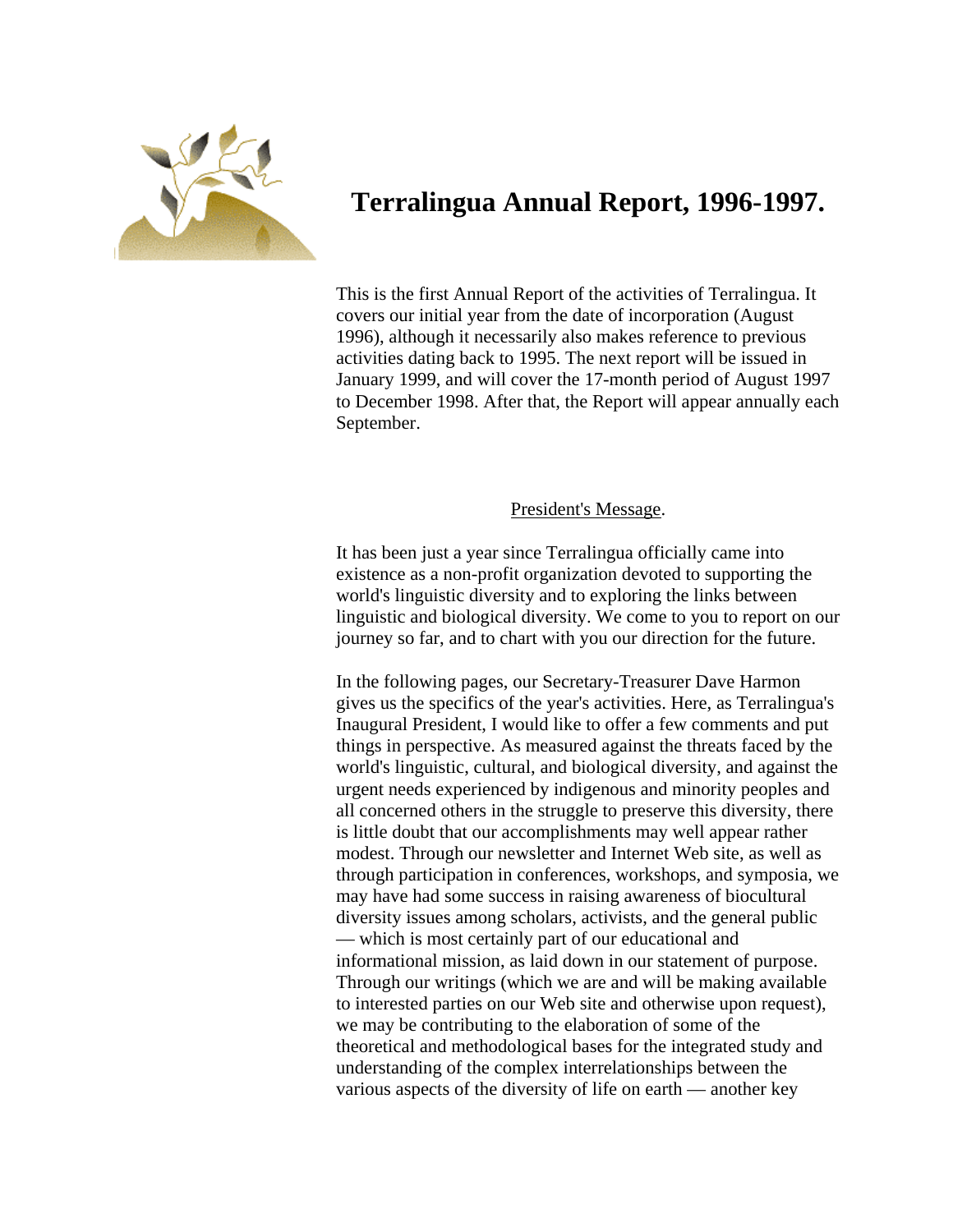aspect of our mission. However, no less central to our mission i s our desire also to be involved in action: direct action on the ground in support of indigenous and minority peoples' efforts in def ense of their linguistic and cultural heritage, their ancestral lands, and their traditional knowledge and wisdom. At this level, we must recognize that we have hardly begun to fulfill our mission.

minimal size of our budget (but more on outreach later). Yet, this is by no means due to a lack of good will. Inevitably, a great deal of our energies this year had to be devoted to legally and physically setting ourselves up as an organization — energies that, furthermore, we mustered working as 100% volunteers on top of the respective activities from which we draw our sustenance, in the spare time we do not have. Everything we have done has been the fruit of this volunteer labor, financially aided exclusively by the membership fees we received throughout the year — for which we are, as always, most grateful. Further down on these pages you will find the Treasurer's report. As you will see, we could have hardly been more parsimonious! And much of what little we did spend on program activities actually went into making sure we reached those among our members and sympathizers who do not make use of electronic mail — our current medium of choice due to the

energies on formulating action plans and seeking funding for their This structuring process will be complete once we will have carried out our first elections for the Terralingua Board of Directors (coming up, as you will recall, in the last quarter of this year) and set up our Advisory Board (a group of highly experienced individuals who will act as consultants according to need). In both cases, we are trying to ensure geographic and ethnic diversity and the appropriate mix of expertise. Once we have these structures up and running, we will be able to concentrate our implementation.

as well as in non-electronic form. We have already received a around the world. We urge our members and sympathizers to keep As you will remember from earlier Terralingua communications, we have already started on an initial project: gathering information on language maintenance and revitalization organizations and activities around the world, to be made available on our Web site considerable amount of responses to our query, which we are putting into a database, organized by continent. The first set of data will be included in the next update of our site. True to the Terralingua perspective, we are especially interested in hearing about efforts that link the preservation of linguistic diversity and that of biodiversity in indigenous and minority communities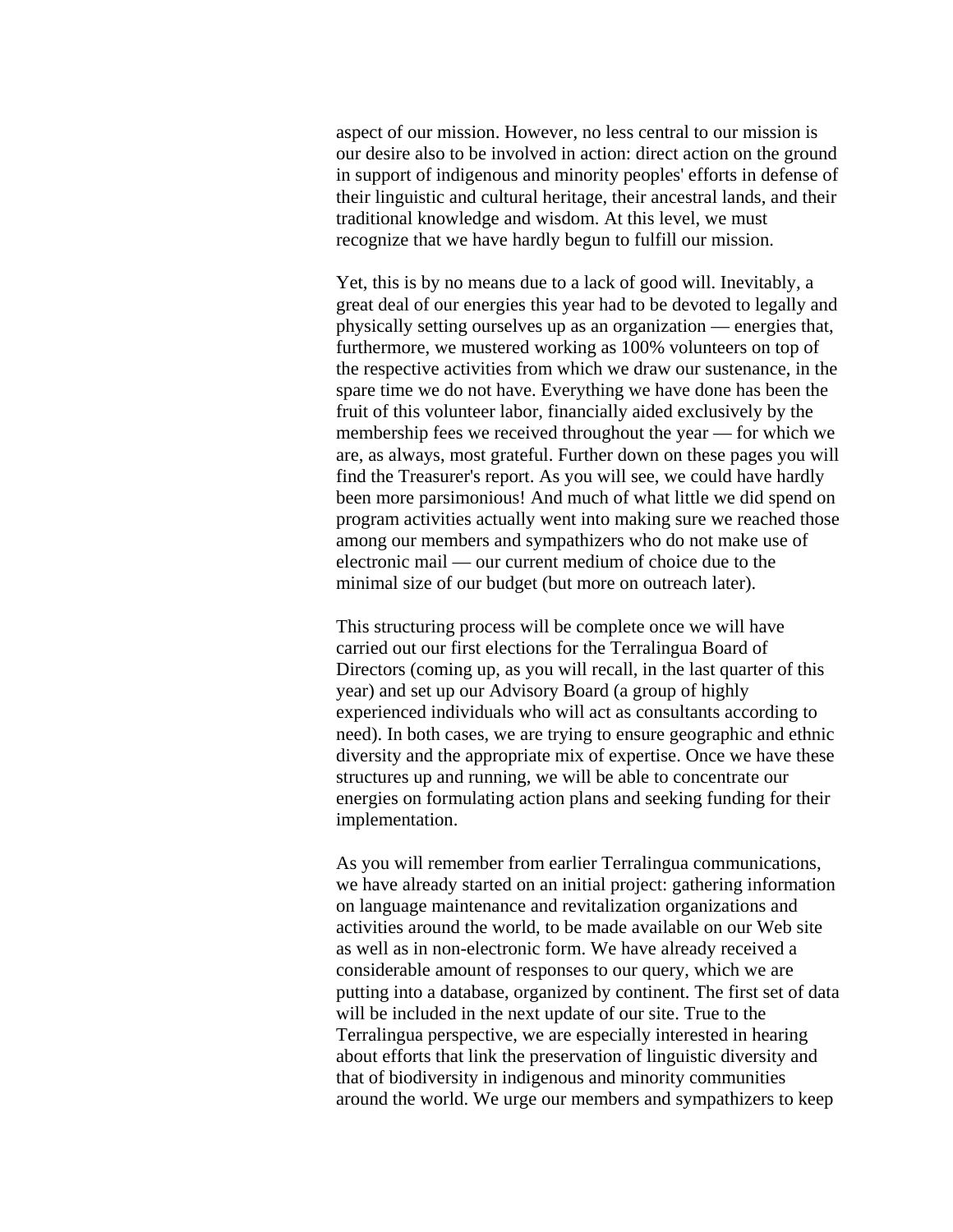this information coming and to pass our request on to others who may in turn have relevant information. Expansion and upgrading of this database will also benefit from the funding we hope to obt ain. However, in this as in all other cases, nothing will benefit us more than the commitment of Terralingua's supporters to working with us toward our goals!

Beyond this, our efforts will be devoted to reaching out to indigenous and minority communities around the world, as well as spreading our perspective among the general public. Two crucial issues will have to be addressed in this connection, both having to do with the medium of our communications: one is that of the language(s) of these communications, the other is that of the channel(s) through which our communications will occur. As you know, we have already been making efforts to go beyond the exclusive use of English, which would be most ironic given our mission. Based solely on volunteerism, we have obtained translations of our statement of purpose in several different languages — a mere drop in the ocean, admittedly, but it is a start. We are most grateful to those who have contributed these translations, and renew our invitation to you all to send in more of them. We will strive to expand this translation effort to as many major Terralingua documents as possible. Again, funding will aid this enterprise, but short of a budget worthy of the United Nations, our best hopes rest in the continued help of our supporters. What we really need is a network of activists around the world who will act as "switchboards," so to speak, converting communications from one language to another. This, of course, should work both ways, so that we may not only reach others who do not speak English, but also those others may reach us with their information.

people to whom we most wish to be of service do not have access nothing will be more effective than your collaboration — those of who are not, and vice versa. On both of these communication issues, we therefore warmly solicit your help; we also urge you to As for communication channels, again our choice of the Internet (e-mail and Web site) has been due to our current budget limitations: the electronic medium is available to us virtually free, while paper and regular mail, alas, are not. So far, we have made minimal use the latter — although, as mentioned above, we have tried to make sure we would reach our members and sympathizers who are not on the Internet. However, we are keenly aware of the need to improve on this state of affairs. Perhaps the majority of the to the Internet. Funding should allow us to expand our use of the printed medium for our communications. Yet, in this case as well, you who are Internet-connected passing information on to those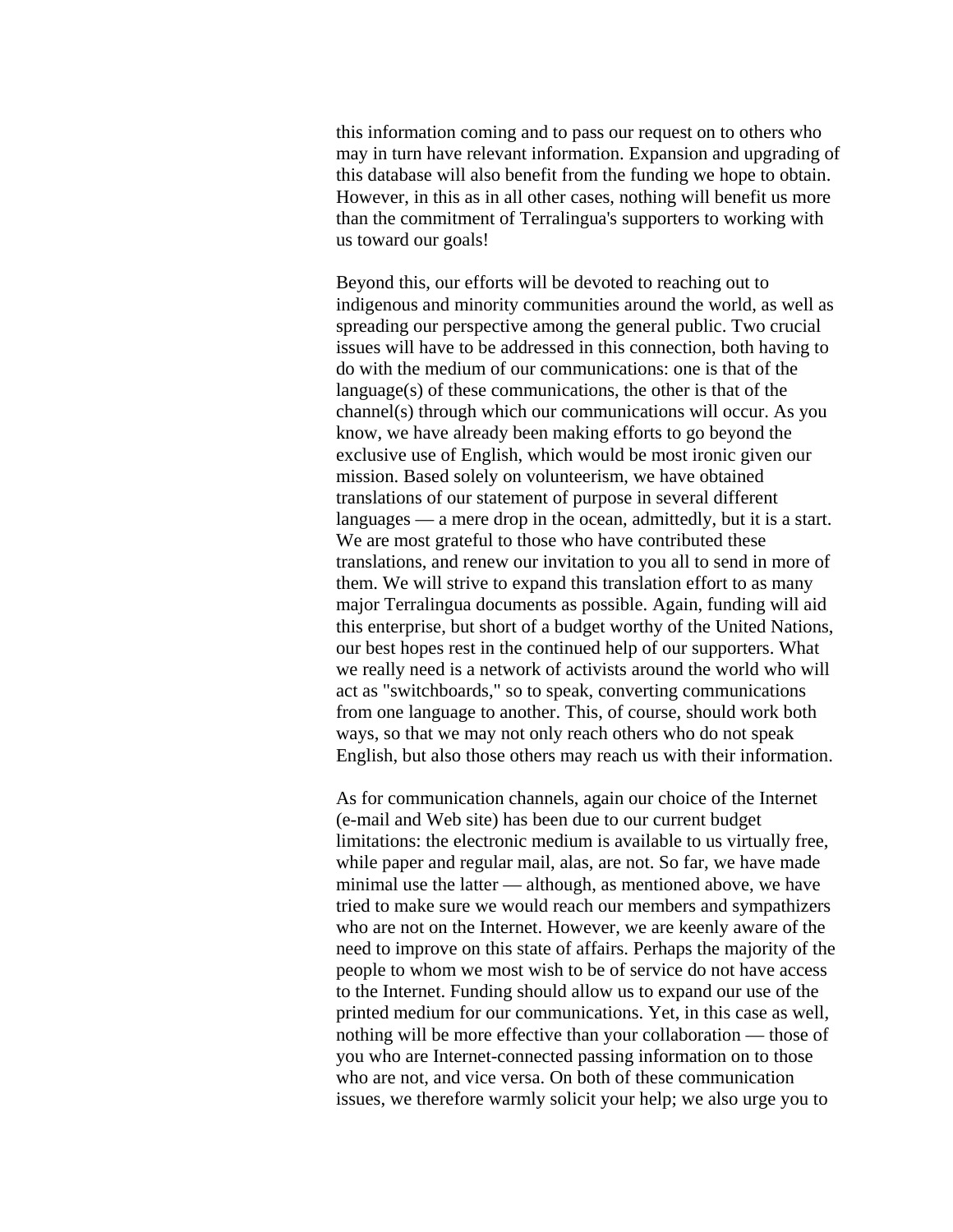send us your comments and suggestions. Adequate solutions to these issues are vital to the achievement of our goals.

and suggestions on the theoretical and methodological aspects, This message has been full of appeals, but I cannot conclude without launching another one. Above all, we need your help to define and foster our mission. We came to you with a vision, a perspective; your enthusiatic response has indicated to us that the time was ripe for it, and that there was a niche to be filled. Now we need our collective strength to move forward. We need to continue to elaborate the theoretical and methodological bases on which our enterprise rests, those of the links between linguistic and biological diversity. And these bases must be the foundations of the applied work we will carry out. Help us by sending us ideas, comments including in the form of publishable pieces for our newsletter. And help us by sending us ideas, comments and suggestions on specific projects in which we might engage, applying our perspective in support of linguistic and biological diversity on earth. By doing so, you will contribute to formulating and confronting one of the key issues of our times.

Many thanks again for your continued support.

Cordially,

Luisa Maffi Inaugural President, Terralingua.

## **Organizational Review.**

#### Background.

Terralingua originated in discussions that took place at the Symposium on Language Loss held at the University of New Mexico, Albuquerque, New Mexico, U.S.A., in June-July 1995. At that meeting, a small group of volunteers formed an Ad Hoc Organizing Committee. The Committee then spent the next several months drafting a Call for Interest and Statement of Purpose, which were sent to a number of e-mail lists in December 1995. In April 1996, respondents to the Call for Interest received a Prospectus which outlined a proposed structure and activities for Terralingua. People were invited to join under a trial membersh ip structure. Based on the response to this, Terralingua began accepting memberships, and in May 1996 established a bank account and obtained a U.S. federal tax identification number. In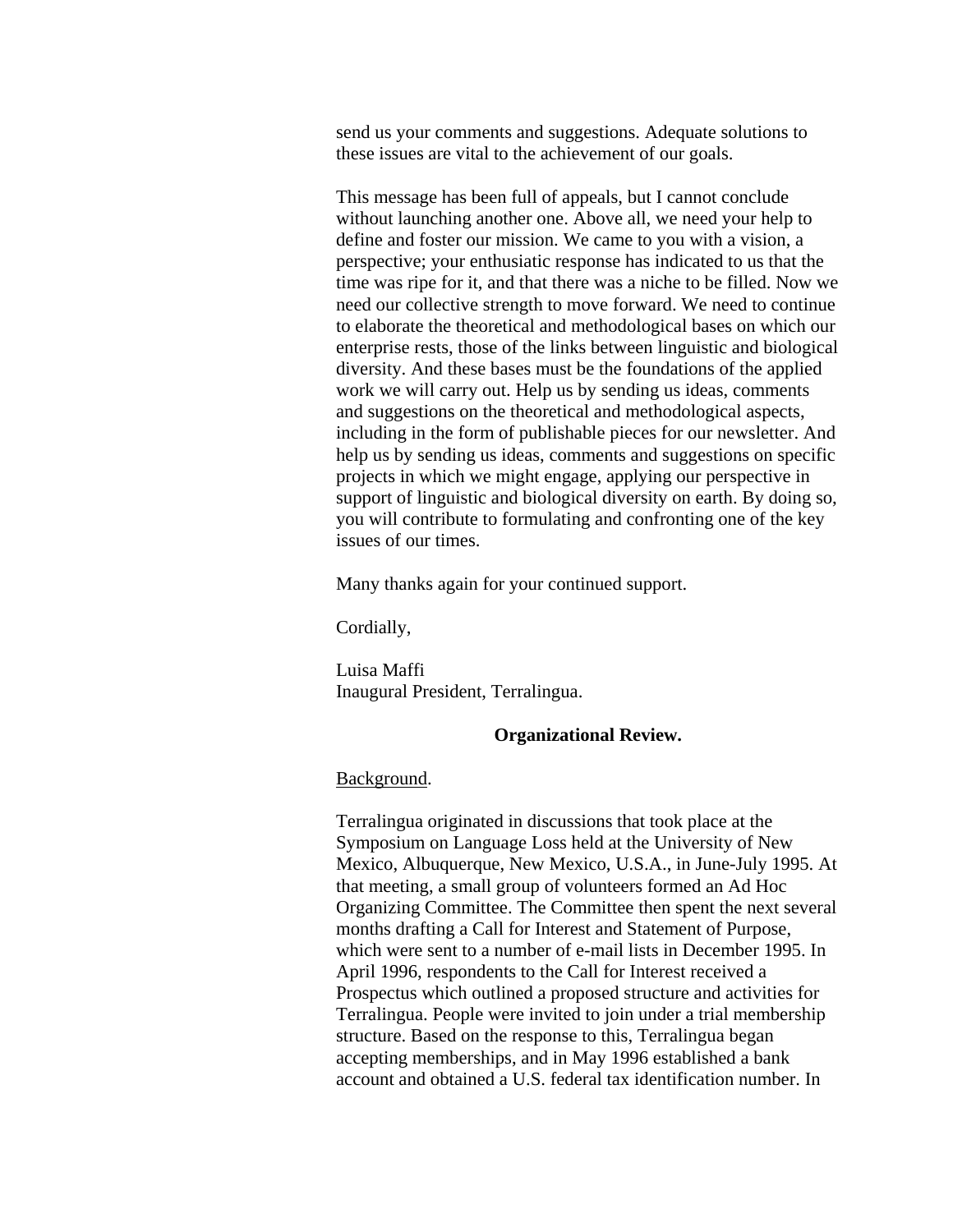July 1996 the Interim Board of Directors (which had evolved, with the consent of the membership, from the Ad Hoc Organizin g Committee) approved a set o f By-Laws.

## Incorporation and  $501(c)(3)$  status.

In August 1996, Terralingua was incorporated as a nonprofit corporation under the laws of the state of Michigan, U.S.A. The incorporators were David Harmon, Martha Macri, and Luisa Maffi. In December 1996, Terralingua applied to the Internal Revenue Service (I.R.S.) for the U.S.A. federal recognition of tax-exempt, nonprofit status (known as "501(c)(3) status"; see below). In February 1997, the I.R.S. granted this status.

## Board of Directors.

As noted above, the original Ad Hoc Organizing Committee has become an Interim Board of Directors, which will serve through December 1997. In June 1996, preparations were begun for Terralingua's first Board elections, which will take place in the last quarter of 1996.

## Advisory Board.

The By-Laws allow for the formation of an Advisory Board to which the Board of Directors can have recourse for consultations as needed. In July 1997, preparations were begun to issue invitations to several persons to serve on the Advisory Board.

#### Membership.

Terralingua has three categories of membership:

**REGULAR**, which requires a monetary contribution (in any amount) or a commitment to volunteer time on behalf of the organization;

**DONOR**, which requires a contribution of US\$100 or more; and

**ORGANIZATIONAL**, which requires a contribution of US\$35.

In addition, Regular and Donor members who joined before June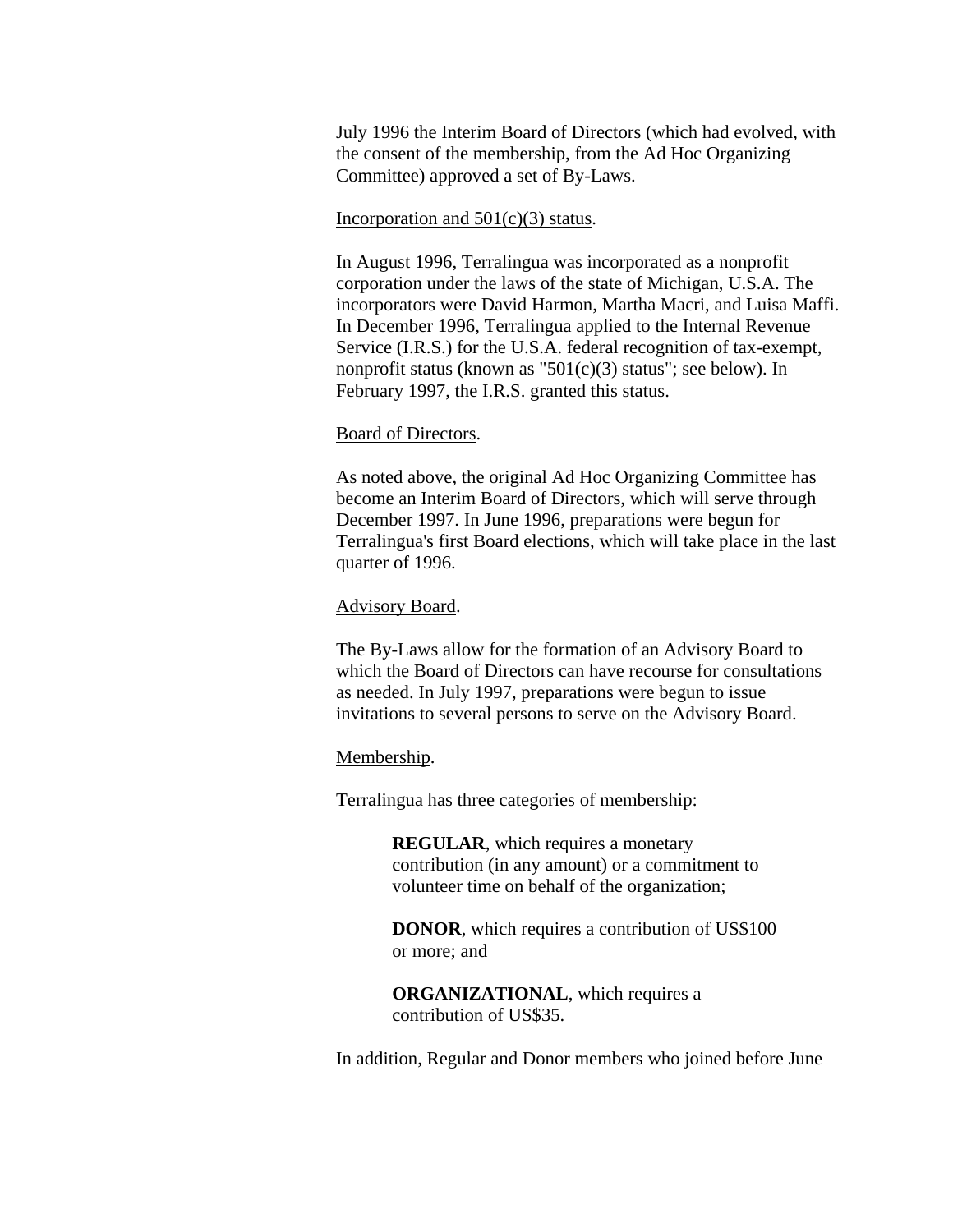30, 1997, are designated as "Founding Members."

As of 31 July 1997, Terralingua had 93 Regular Members, 7 Donor Members, and no Organizational Members. Ninety-seven of these were Founding Members. In addition, there were 229 other individuals and organizations on our mailing list.

## Program Activities.

Terralingua's initial focus is on serving as an information source and support organization for our two main purposes: preserving linguistic diversity and researching the relationship between biological and cultural diversity. Given the financial limitations of an all-volunteer, start-up organization, we have primarily concentrated on publishing material in electronic format and on organizing and participating in conferences. Nonetheless, we recognize that electronic publishing and participating in conferences — especially when almost all the communications are in English — are completely inadequate means of reaching large segments of the world where linguistic diversity is at risk. By far the biggest challenge facing Terralingua is to find a way to help language activists organize and distribute information in the very languages that need to be consciously preserved. At a minimum this will require putting together a network of activist translators from around the world. The fact that this task is monumental does not mean that we should shrink from it. On the contrary, it is a measure of our success as an organization. By this standard, our achievements outlined below are modest indeed.

#### Newsletter.

Beginning in September 1996 we produced the first four issues of a quarterly newsletter, which is distributed primarily by e-mail, with supplemental hard-copy distribution to members who do not use electronic publishing. The newsletter has organizational updates, news items from kindred groups, brief reports and communications from members, and longer feature essays.

#### World-Wide Web Site.

In November 1996 we began publishing the Terralingua Web site, a multi-page information resource. The site is a t cougar.ucdavis.edu/nas/terralin/home.html. It is hosted by, and receives technical support from, the Department of Native American Studies, University of California at Davis, U.S.A. The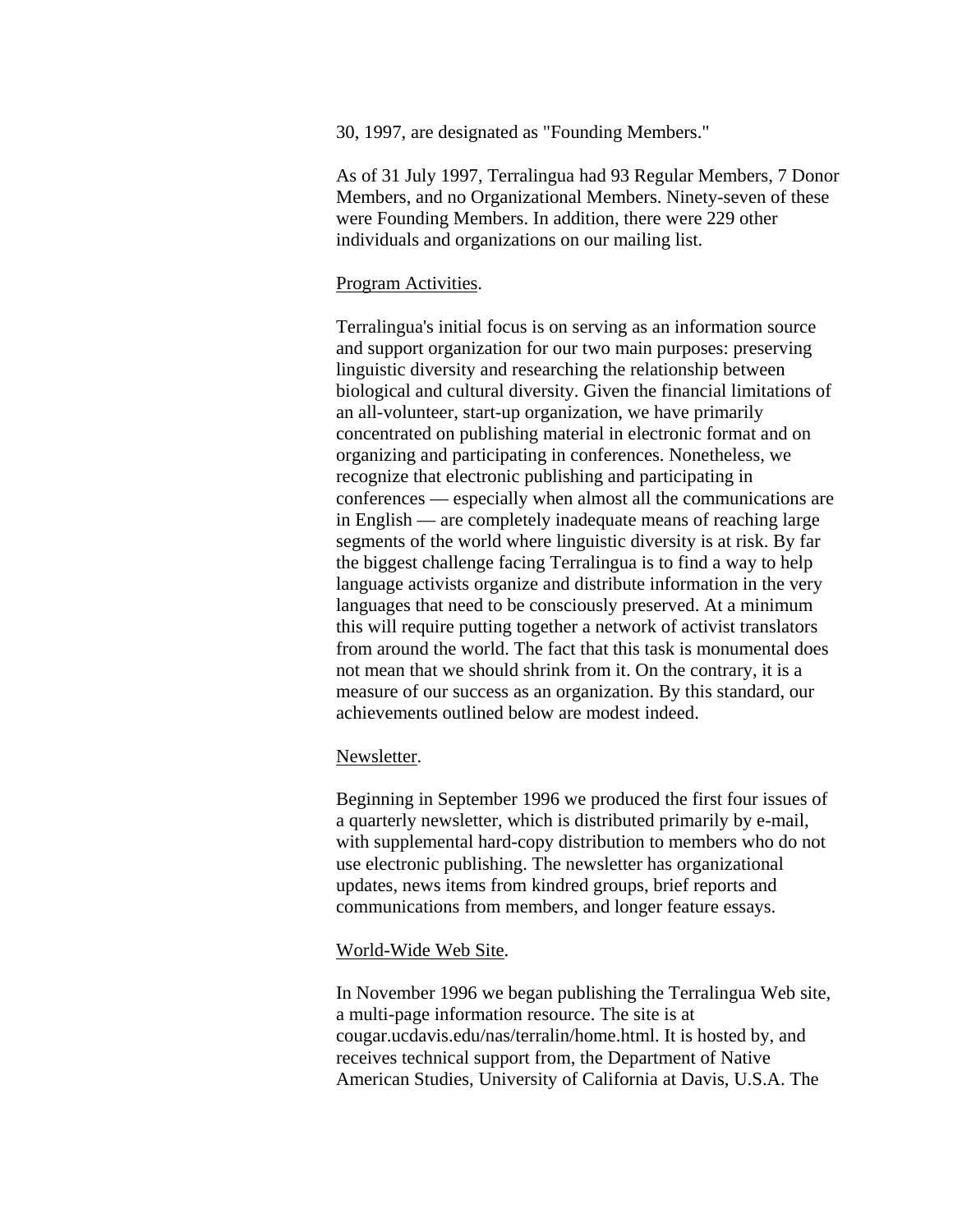site features an introduction to Terralingua; our Statement of Purpose in 10 languages (with translations from English supplied by members); discussion papers contributed by members; a large (and frequently updated) list of Internet resources relating to linguistic, cultural, and biocultural diversity; and the complete text of the voluminous Massachusetts Institute of Technology (M.I.T.) bibliography on endangered languages. We plan to develop the Internet resource list into a full-scale database of organizations working on language endangerment, linguistic diversity, and allied areas.

## Book on Human Value of Biodiversity.

In July 1997, Terralingua members Luisa Maffi and Tove Skutnabb-Kangas (along with Jonah Andrianarivo) co-authored a chapter on "Linguistic Diversity" in the forthcoming book "Human Values of Biodiversity," edited by member Darrell Posey (along with Graham Dutfield) for the United Nations Environment Program.

## Conferences.

In April 1996, member Dave Harmon was a keynote speaker, and member Luisa Maffi a discussant, at the colloquium "Losing Species, Languages, and Stories: Linking Cultural and Environmental Change in the Binational Southwest," organized by the Arizona-Sonora Desert Museum, Tucson, Arizona, U.S.A., and nominally co-sponsored by Terralingua. In October 1996, Luisa Maffi organized a major conference, "Endangered Languages, Endangered Environments, Endangered Knowledge," at the University of California at Berkeley, U.S.A. Again, Terralingua was a nominal co-sponsor, and a number of Terralingua members made presentations or participated. Maffi is currently working on a proposal for an anthology of selected papers from the conference, and a video based on the presentations is being produced. The position paper and other materials from the conference are on the Terralingua Web site. Reports of the conference appeared in the newsletters of the American Anthropological Association, the Society for the Study of the Indigenous Languages of the Americas, and the Foundation for Endangered Languages; in the Bulletin of the Working Group on Traditional Resource Rights, the Journal of Ethnobiology, and the Bulletin of the American Society of Plant Taxonomists; and on the e-mail lists EndLang, Lin gAnth, IndKnow, and others. Other reports on, or materials from, the conference were published in News from Native California, Indigenous Knowledge and Development Monitor, and the People